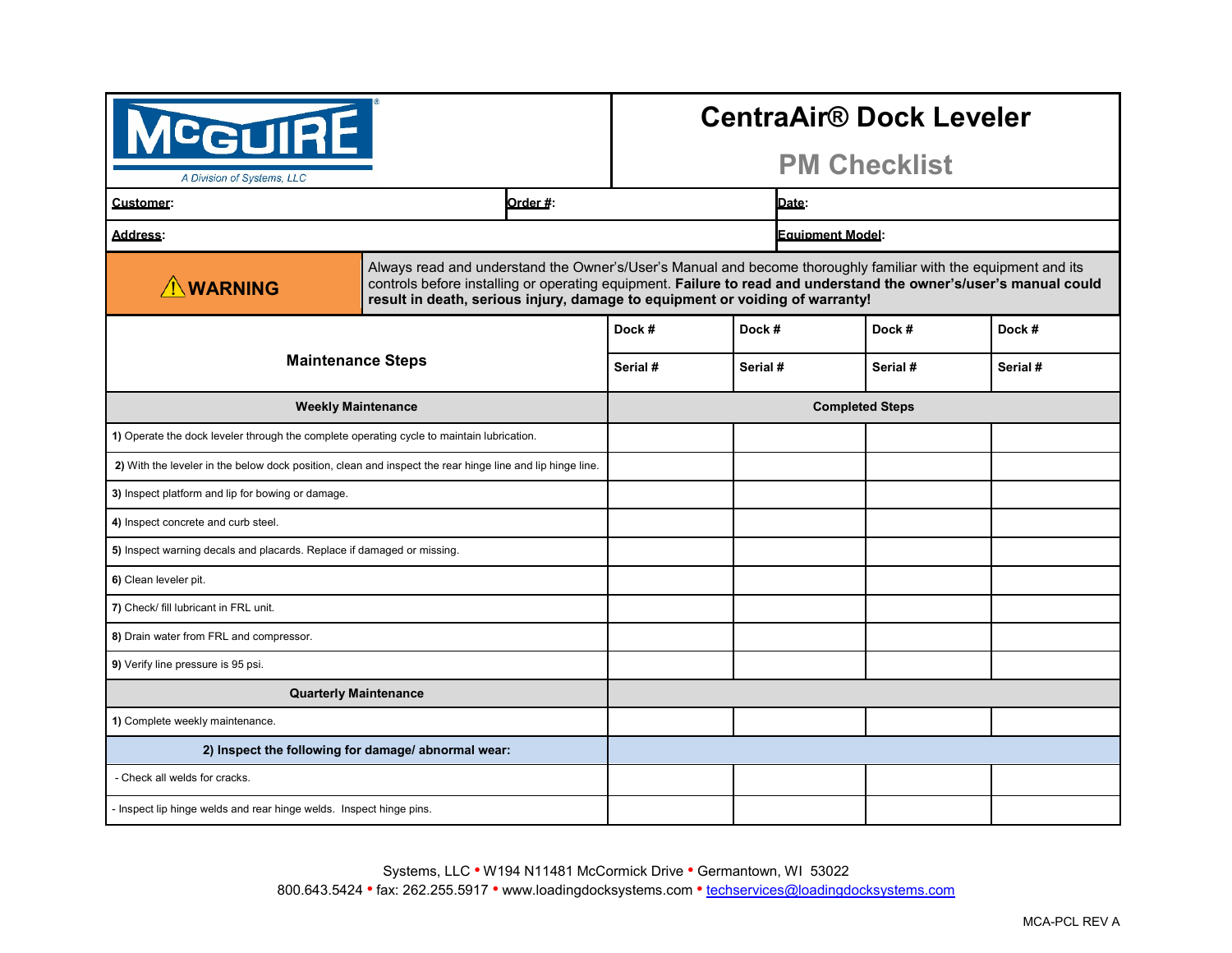| -- Continued --                                                                                                  | Dock # | Dock # | Dock # | Dock # |
|------------------------------------------------------------------------------------------------------------------|--------|--------|--------|--------|
| Check air bladder for punctures or abrasions. Inspect bladder-to-platform pin and hardware.                      |        |        |        |        |
| - Safety leg assembly.                                                                                           |        |        |        |        |
| - Toe guards. Verify free movement.                                                                              |        |        |        |        |
| - Inspect side and rear weather seals. (If applicable)                                                           |        |        |        |        |
| Inspect air lines, fittings and valves.                                                                          |        |        |        |        |
| Inspect control box and conduit.                                                                                 |        |        |        |        |
| - Inspect bumpers for more than 1" of wear.                                                                      |        |        |        |        |
| 3) Lubricate the following areas with light weight machine oil.                                                  |        |        |        |        |
| - Lip hinge, without grease fittings. (Apply between hinge tubes with the leveler below dock and lip<br>folded.) |        |        |        |        |
| Platform hinge, without grease fittings. (Apply between hinge tubes with leveler on storage prop.)               |        |        |        |        |
| - Lip Link pivots and lip assist pin.                                                                            |        |        |        |        |
| Maintenance prop pivot.                                                                                          |        |        |        |        |
| 4) Lubricate the following areas with white lithium grease                                                       |        |        |        |        |
| Note: Apply to all grease fittings if equipped.                                                                  |        |        |        |        |
| - Safety leg linkage pivots.                                                                                     |        |        |        |        |
| - Safety leg/ lip push rod. (Through header)                                                                     |        |        |        |        |
| - Air bladder-to-platform pin.                                                                                   |        |        |        |        |
| Adjustments. (Reference owner's manual if adjustments are necessary.)                                            |        |        |        |        |
| - Adjust lip latch spring tension. (Factory set, should not require adjustment)                                  |        |        |        |        |
| - Lip actuator spring tension. (Factory set, should not require adjustment)                                      |        |        |        |        |
| - Adjust lip stop bolts.                                                                                         |        |        |        |        |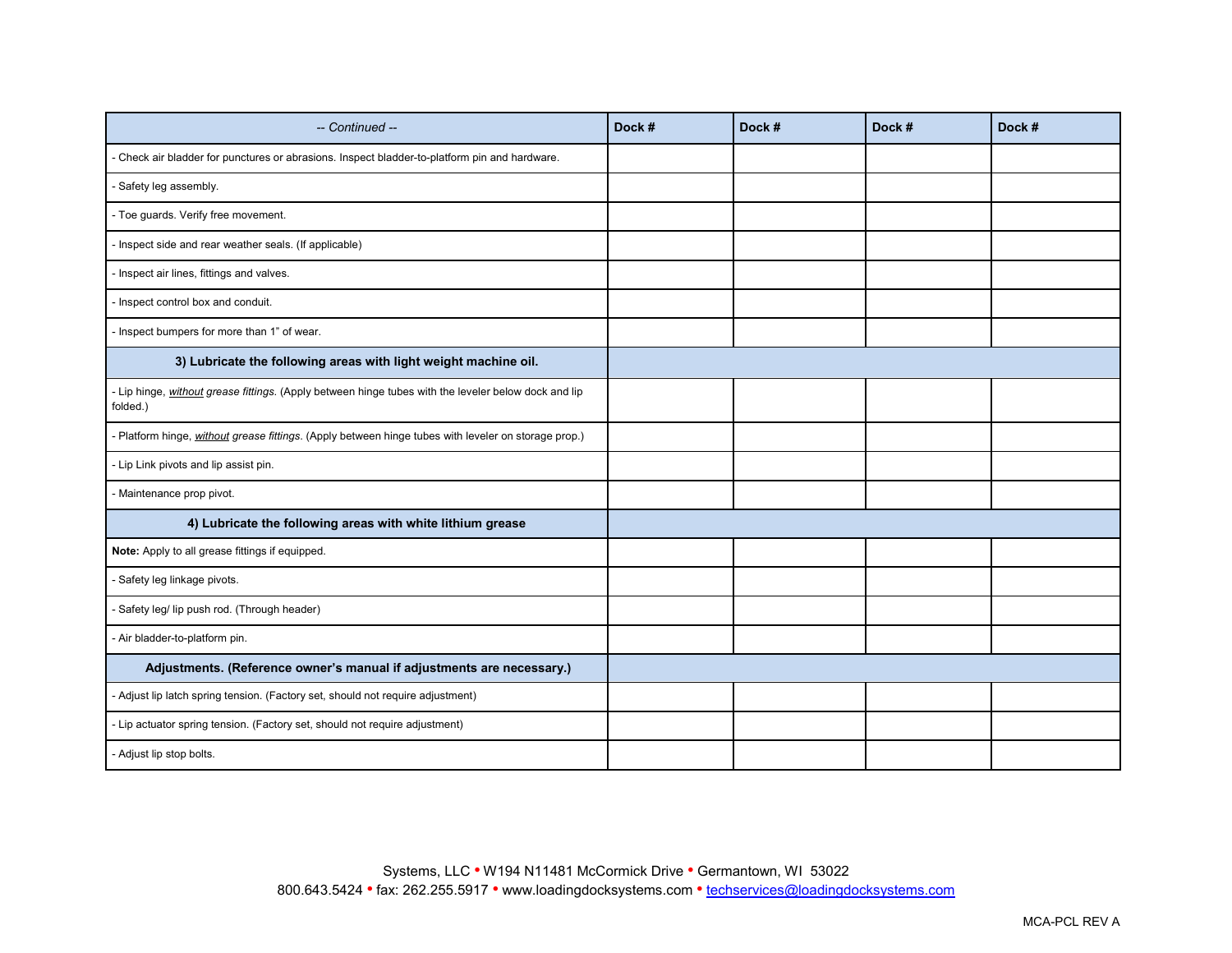| Dock# | <b>Comment or Description of Repair(s) Needed</b> | Approval | <b>Completed</b> |
|-------|---------------------------------------------------|----------|------------------|
|       |                                                   |          |                  |
|       |                                                   |          |                  |
|       |                                                   |          |                  |
|       |                                                   |          |                  |

 $\mathcal{L}_\mathcal{L} = \{ \mathcal{L}_\mathcal{L} = \{ \mathcal{L}_\mathcal{L} = \{ \mathcal{L}_\mathcal{L} = \{ \mathcal{L}_\mathcal{L} = \{ \mathcal{L}_\mathcal{L} = \{ \mathcal{L}_\mathcal{L} = \{ \mathcal{L}_\mathcal{L} = \{ \mathcal{L}_\mathcal{L} = \{ \mathcal{L}_\mathcal{L} = \{ \mathcal{L}_\mathcal{L} = \{ \mathcal{L}_\mathcal{L} = \{ \mathcal{L}_\mathcal{L} = \{ \mathcal{L}_\mathcal{L} = \{ \mathcal{L}_\mathcal{$ 

\_\_\_\_\_\_\_\_\_\_\_\_\_\_\_\_\_\_\_\_\_\_\_\_\_\_\_\_\_\_\_\_\_\_\_\_\_\_\_\_\_\_\_\_\_\_\_\_\_\_\_\_\_\_\_\_\_\_\_\_\_\_\_\_\_\_\_\_\_\_\_\_\_\_\_\_\_\_\_\_\_\_\_\_\_\_\_\_\_\_\_\_\_\_\_\_\_\_\_\_\_\_\_\_\_\_\_\_\_\_\_\_\_\_\_\_\_\_\_\_\_\_\_\_

 $\mathcal{L}_\mathcal{L} = \{ \mathcal{L}_\mathcal{L} = \{ \mathcal{L}_\mathcal{L} = \{ \mathcal{L}_\mathcal{L} = \{ \mathcal{L}_\mathcal{L} = \{ \mathcal{L}_\mathcal{L} = \{ \mathcal{L}_\mathcal{L} = \{ \mathcal{L}_\mathcal{L} = \{ \mathcal{L}_\mathcal{L} = \{ \mathcal{L}_\mathcal{L} = \{ \mathcal{L}_\mathcal{L} = \{ \mathcal{L}_\mathcal{L} = \{ \mathcal{L}_\mathcal{L} = \{ \mathcal{L}_\mathcal{L} = \{ \mathcal{L}_\mathcal{$ 

 $\mathcal{L}_\mathcal{L} = \{ \mathcal{L}_\mathcal{L} = \{ \mathcal{L}_\mathcal{L} = \{ \mathcal{L}_\mathcal{L} = \{ \mathcal{L}_\mathcal{L} = \{ \mathcal{L}_\mathcal{L} = \{ \mathcal{L}_\mathcal{L} = \{ \mathcal{L}_\mathcal{L} = \{ \mathcal{L}_\mathcal{L} = \{ \mathcal{L}_\mathcal{L} = \{ \mathcal{L}_\mathcal{L} = \{ \mathcal{L}_\mathcal{L} = \{ \mathcal{L}_\mathcal{L} = \{ \mathcal{L}_\mathcal{L} = \{ \mathcal{L}_\mathcal{$ 

Notes: (Detail adjustments performed, parts replaced, etc.) **and the example of the example of the example of the example of the example of the example of the example of the example of the example of the example of the exa** 

## **By signing below I/we certify that all steps required by Systems, LLC have been completed:**

| Service Provider Representative (print name & sign):  | Date: |
|-------------------------------------------------------|-------|
| Customer/End User Representative (print name & sign): | Date: |